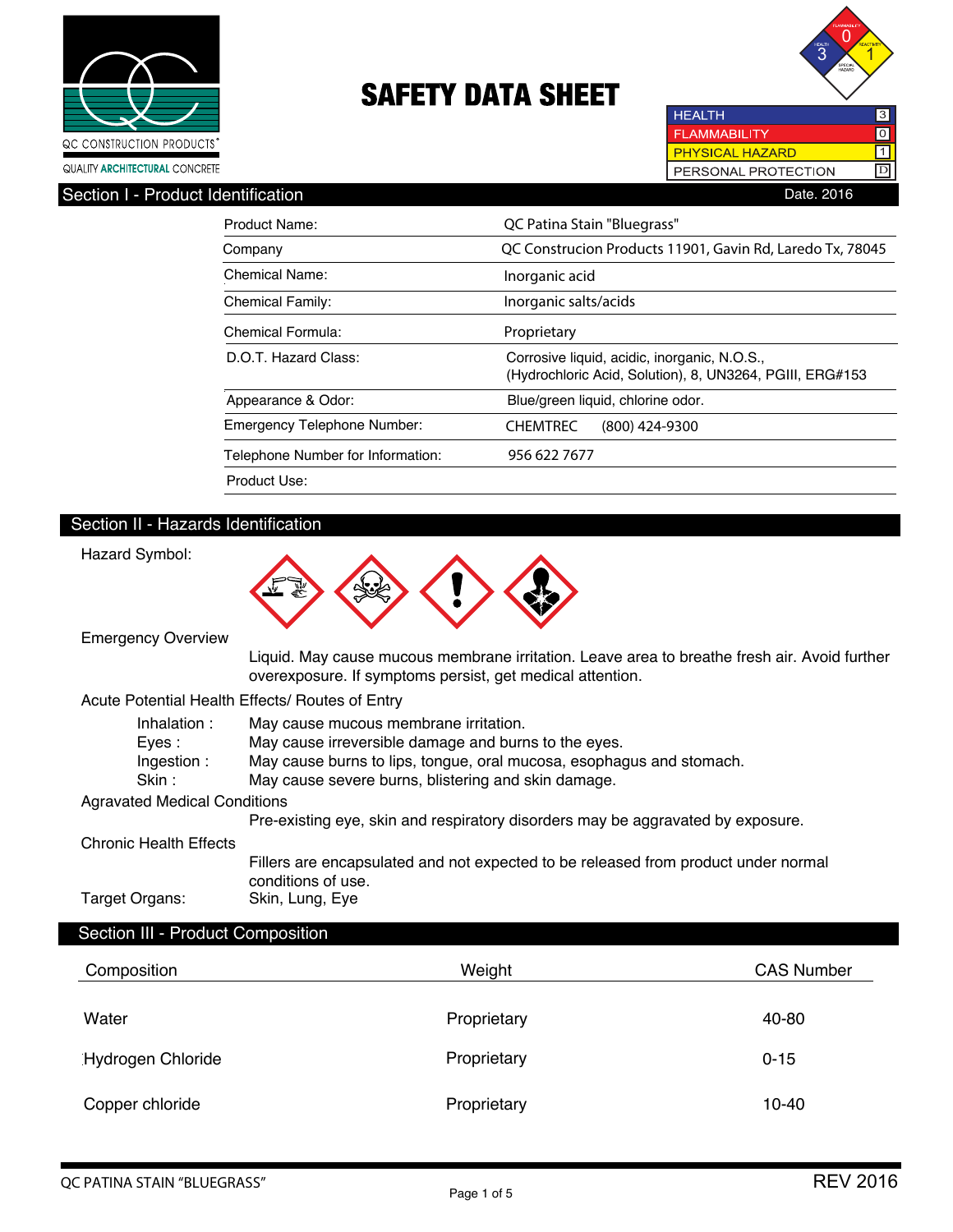# Section IV - First Aid Measures

Get immediate medical attention for any significant overexposure.

Inhalation : Leave area to breathe fresh air. Avoid further overexposure. If symptoms persist, get medical attention.

Eye contact : Flush with water for at least 15 minutes while holding eye lids apart. Get medical attention immediately.

Skin contact : Remove from skin and immediately flush with water for 15 minutes. Get medical attention.

Ingestion : Get medical attention. Do not induce vomiting.

| Section V - Fire Fighting Measure      |                                                                          |
|----------------------------------------|--------------------------------------------------------------------------|
| Flash point :                          | Not available.                                                           |
| Method:                                | Not available.                                                           |
| Lower explosion limit :                | Not available.                                                           |
| Upper explosion limit :                | Not available.                                                           |
| Autoignition temperature :             | Not available.                                                           |
| Extinguishing media:                   | This product is not expected to burn under normal conditions of use.     |
| Hazardous combustion products:         | Carbon monoxide, carbon dioxide, and nitrogen oxides.                    |
| Protective equipment for firefighters: | Use accepted fire fighting techniques. Wear full firefighting protective |
| Fire and explosion conditions :        | This product not expected to ignite under normal conditions of use.      |
|                                        |                                                                          |

### Section VI - Accidental Release Measures

Neutralize with alkaline material. Do not store in steel drums. Absorb spill in sand, earth or other suitable material.

# Section VII - Handling and Storage

Prevent inhalation of vapor, ingestion, and contact with skin eyes and clothing. Keep container closed when not in use. Precautions also apply to emptied containers. Change soiled work clothes frequently. Clean hands thoroughly after handling. Store under normal warehouse conditions in sealed containers. Do not store or use near food.

### Section VIII - Exposure Controls / Personal Protection

Personal Protection Equipment



| Respiratory protection:    | Use full engineering controls before relying on personal protective equipment.                                                                                                                                        |
|----------------------------|-----------------------------------------------------------------------------------------------------------------------------------------------------------------------------------------------------------------------|
| Hand protection:           | Protect hands with impervious gloves.                                                                                                                                                                                 |
| Eye protection :           | Wear chemical safety goggles and/or face shield to prevent eye contact. Do not wear<br>contact lenses. Do not touch eyes with contaminated body parts or materials. Have eye<br>washing facilities readily available. |
| Skin and body protection : | Prevent contact with shoes and clothing. Use rubber apron and overshoes.                                                                                                                                              |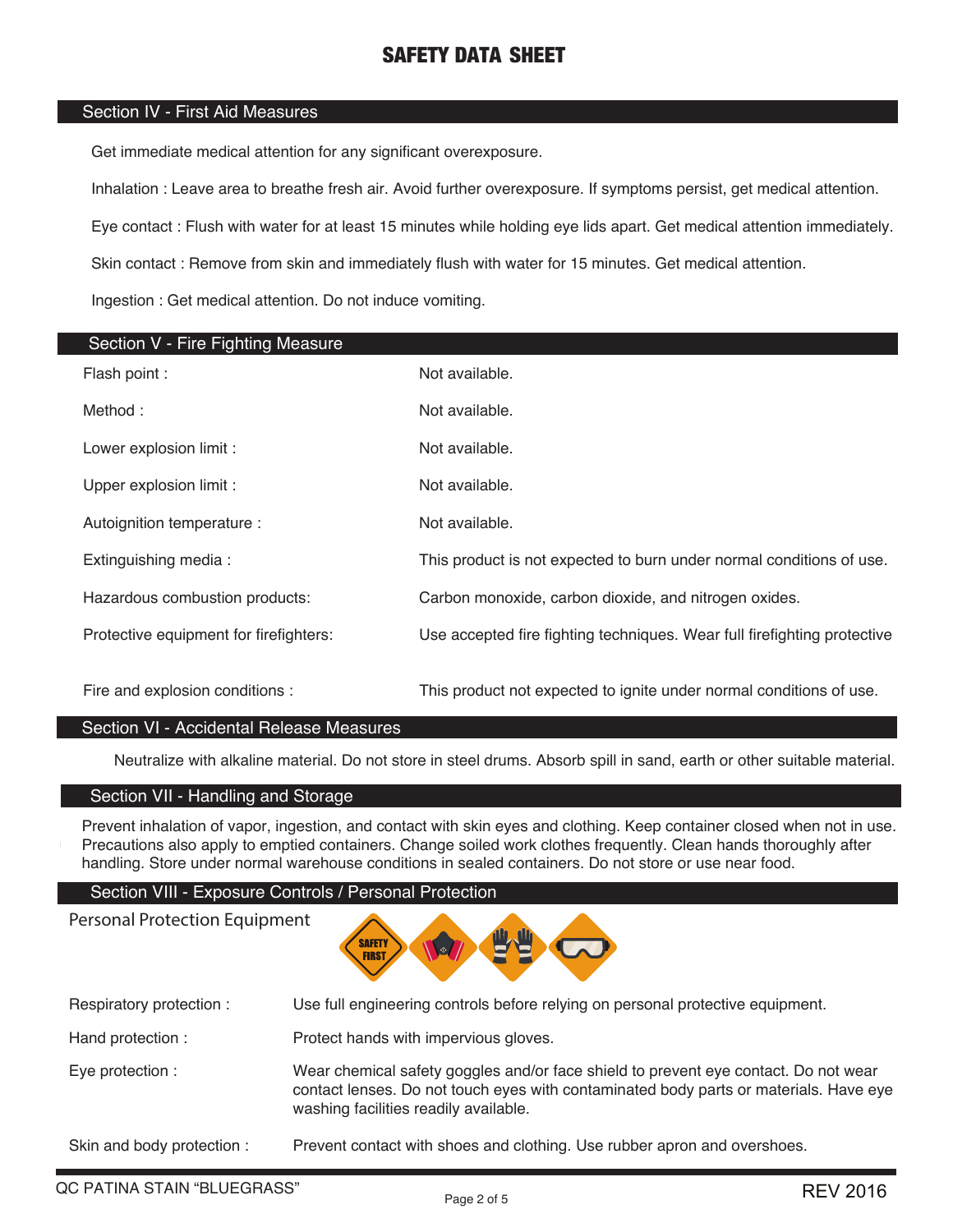### Section VIII - Exposure Controls / Personal Protection

| Protective measures :  | Use professional judgment in the selection, care, and use.                                                    |
|------------------------|---------------------------------------------------------------------------------------------------------------|
| Engineering measures : | Not required under normal conditions of use. Use local exhaust when the general ventilation<br>is inadequate. |

#### **Work/Hygiene Practices**

**Exercise stringent hygiene practices to minimize exposure. If contact occurs, wash any body part with soap and water immediately. Wash hands after use, and before eating, drinking or smoking.**

| <b>Chemical Name:</b>                         | <b>CAS Number:</b> | Regulatión: | Limit: | Form: |
|-----------------------------------------------|--------------------|-------------|--------|-------|
| None                                          | None               | N/A         | N/A    | N/A   |
| Section IX - Physical and Chemical Properties |                    |             |        |       |
| Form:                                         | Liquid             |             |        |       |
| Color:                                        | <b>Bluegrass</b>   |             |        |       |
| Odor:                                         | Pungent            |             |        |       |
| pH:                                           | $<$ 1              |             |        |       |
| Vapour pressure :                             | Not available.     |             |        |       |
| Vapor density:                                | Not available.     |             |        |       |
| Melting point/range:                          | Not available.     |             |        |       |
| Freezing point:                               | Not available.     |             |        |       |
| Boiling point/range:                          | Not available.     |             |        |       |
| Water solubility:                             | Not available.     |             |        |       |
| <b>Specific Gravity:</b>                      | 1.1344             |             |        |       |
| % Volatile Weight:                            | 78.3 %             |             |        |       |

### Section X - Reactivity / Estability

**Substances to avoid : Metal.Strong bases.Oxidizing agents.**

**Stability : Stable**

**Hazardous polymerization : Will not occur.**

#### Section XI - Toxicological Information

**Hydrogen chloride, CAS-No.: 7647-01-0 Acute oral toxicity (LD-50 oral) 900 mg/kg ( Rabbit ) Acute inhalation toxicity (LC-50) 3,124 mg/l for 1 h ( Rat ) 1,108 mg/l for 1 h ( Mouse ) Acute dermal toxicity (LD-50 dermal) 1,449 mg/kg ( Mouse )**

#### Section XII - Ecological Information

**No Data Available**

# Section XIII - Disposal Considerations

**Dispose of contents / Container in accordance with aplicable local / State / Federal Regulation**This classification applies only to the material as it was originally produced. **Disposal Method : Subject to hazardous waste treatment, storage, and disposal requirements under RCRA. Recycle or incinerate waste at EPA approved facility or dispose of in compliance with federal, state and local regulations.**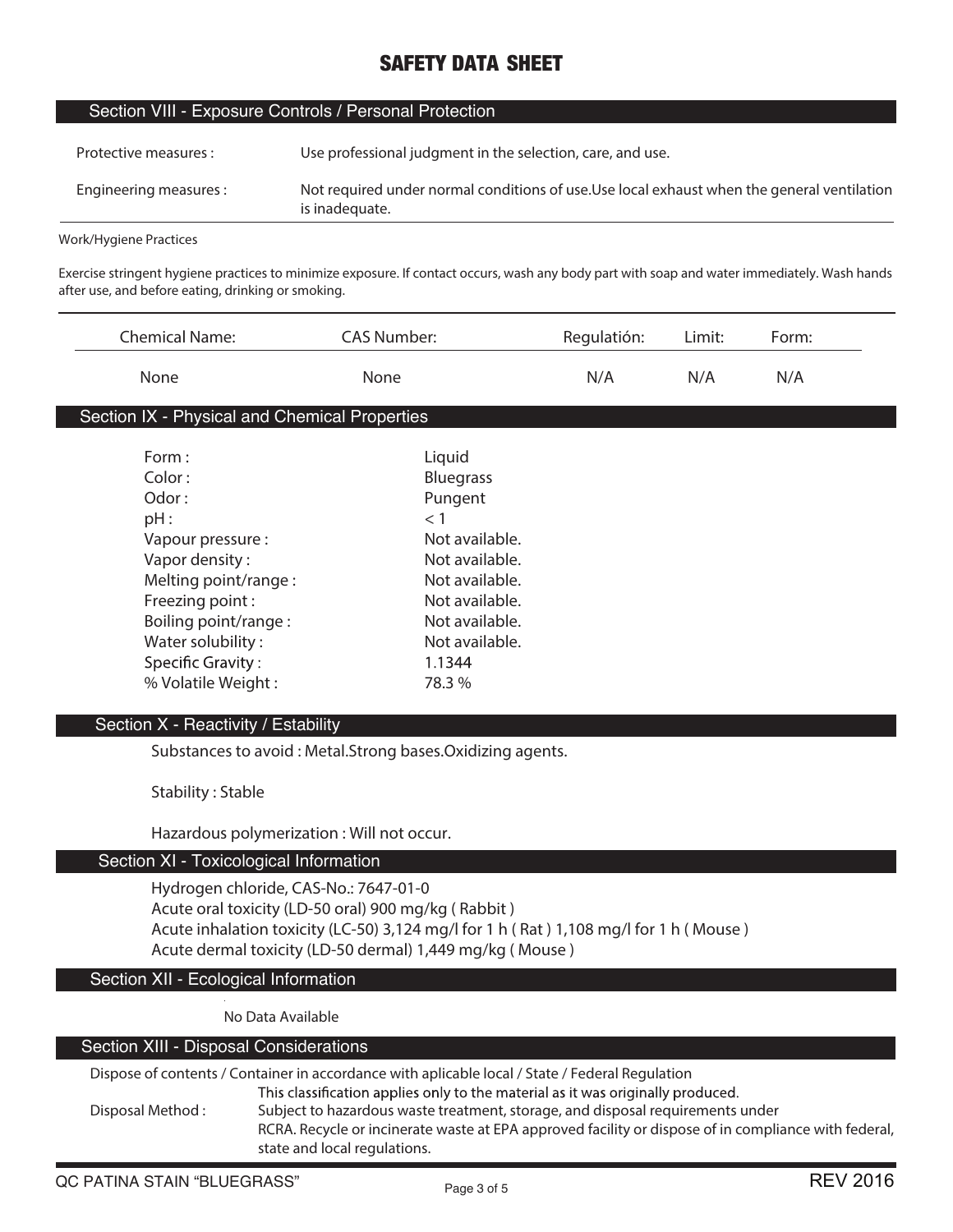|  | Section XIV - Transportation / Shipping Data |  |
|--|----------------------------------------------|--|
|--|----------------------------------------------|--|

| CFR / DOT:           | UN3264, Corrosive liquid, acidic, inorganic, n.o.s. (Hydrochloric Acid), 8, PG III |
|----------------------|------------------------------------------------------------------------------------|
| TDG:                 | UN3264, CORROSIVE LIQUID, ACIDIC, INORGANIC, N.O.S. (Hydrochloric Acid), 8, PG III |
| IMDG:                | UN3264, CORROSIVE LIQUID, ACIDIC, INORGANIC, N.O.S. (Hydrochloric Acid), 8, PG III |
| Further Information: | The above shipping description.                                                    |

# Section XV - Regulatory Information

#### North American Inventories:

All components are listed or exempt from the TSCA inventory. This product or its components are listed on, or exempt from the Canadian Domestic Substances List.

U.S. Federal Regulations:

SARA 313 Components : Copper Chloride CAS: 7447-39-4 Hydrogen chloride CAS: 7647-01-0

SARA 311/312 Hazards : Acute Health Hazard OSHA Hazardous Components : Copper Chloride CAS: 7447-39-4 Hydrogen chloride CAS: 7647-01-0

OSHA Status: Considered hazardous based on the following criteria: Irritant OSHA Flammability : Not Regulated Regulatory VOC (less water and exempt solvent) : 0 g/l VOC Method 310 : 0.00 %

#### U.S. State Regulations:

| <b>MASS RTK Components:</b> | Copper Chloride<br>Hydrogen chloride | CAS: 7447-39-4<br>$CAS: 7647-01-0$ |  |
|-----------------------------|--------------------------------------|------------------------------------|--|
| Penn RTK Components:        |                                      |                                    |  |
|                             | Water                                | CAS: 7732-18-5                     |  |
|                             | Copper Chloride                      | CAS: 7447-39-4                     |  |
|                             | Hydrogen chloride                    | CAS: 7647-01-0                     |  |
| NJ RTK Components:          |                                      |                                    |  |
|                             | Water                                | CAS: 7732-18-5                     |  |
|                             | Copper Chloride                      | CAS: 7447-39-4                     |  |
|                             | Hydrogen chloride                    | CAS: 7647-01-0                     |  |

Components under California Proposition 65: None known.